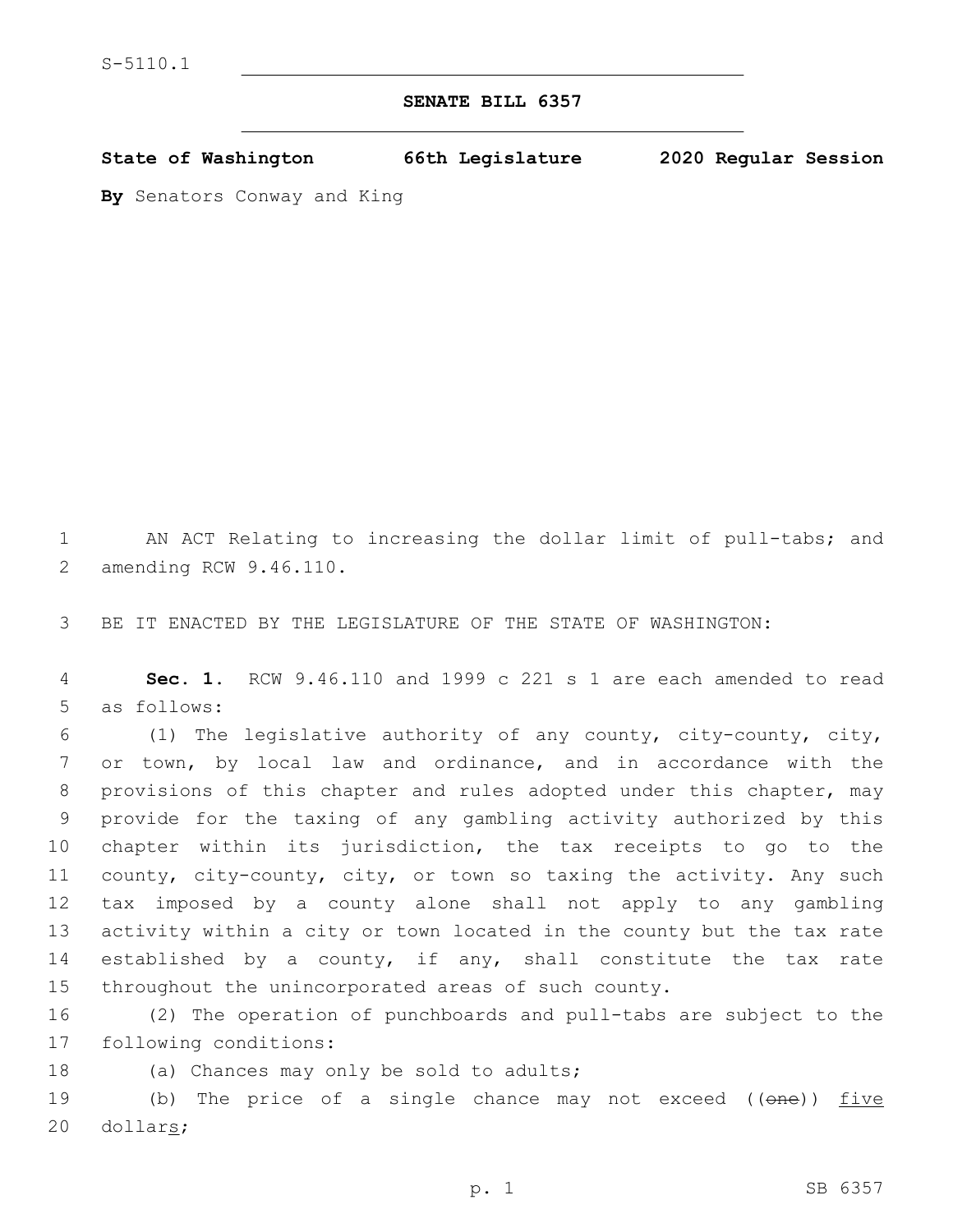(c) No punchboard or pull-tab license may award as a prize upon a winning number or symbol being drawn the opportunity of taking a 3 chance upon any other punchboard or pull-tab;

 (d) All prizes available to be won must be described on an information flare. All merchandise prizes must be on display within the immediate area of the premises in which any such punchboard or pull-tab is located. Upon a winning number or symbol being drawn, a merchandise prize must be immediately removed from the display and awarded to the winner. All references to cash or merchandise prizes, with a value over twenty dollars, must be removed immediately from the information flare when won, or such omission shall be deemed a 12 fraud for the purposes of this chapter; and

 (e) When any person wins money or merchandise from any punchboard or pull-tab over an amount determined by the commission, every licensee shall keep a public record of the award for at least ninety days containing such information as the commission shall deem 17 necessary.

 (3)(a) Taxation of bingo and raffles shall never be in an amount greater than five percent of the gross receipts from a bingo game or raffle less the amount awarded as cash or merchandise prizes.

 (b) Taxation of amusement games shall only be in an amount sufficient to pay the actual costs of enforcement of the provisions 23 of this chapter by the county, city or town law enforcement agency and in no event shall such taxation exceed two percent of the gross receipts from the amusement game less the amount awarded as prizes.

 (c) No tax shall be imposed under the authority of this chapter on bingo or amusement games when such activities or any combination thereof are conducted by any bona fide charitable or nonprofit organization as defined in this chapter, which organization has no paid operating or management personnel and has gross receipts from bingo or amusement games, or a combination thereof, not exceeding five thousand dollars per year, less the amount awarded as cash or 33 merchandise prizes.

 (d) No tax shall be imposed on the first ten thousand dollars of gross receipts less the amount awarded as cash or merchandise prizes from raffles conducted by any bona fide charitable or nonprofit 37 organization as defined in this chapter.

 (e) Taxation of punchboards and pull-tabs for bona fide charitable or nonprofit organizations is based on gross receipts from the operation of the games less the amount awarded as cash or